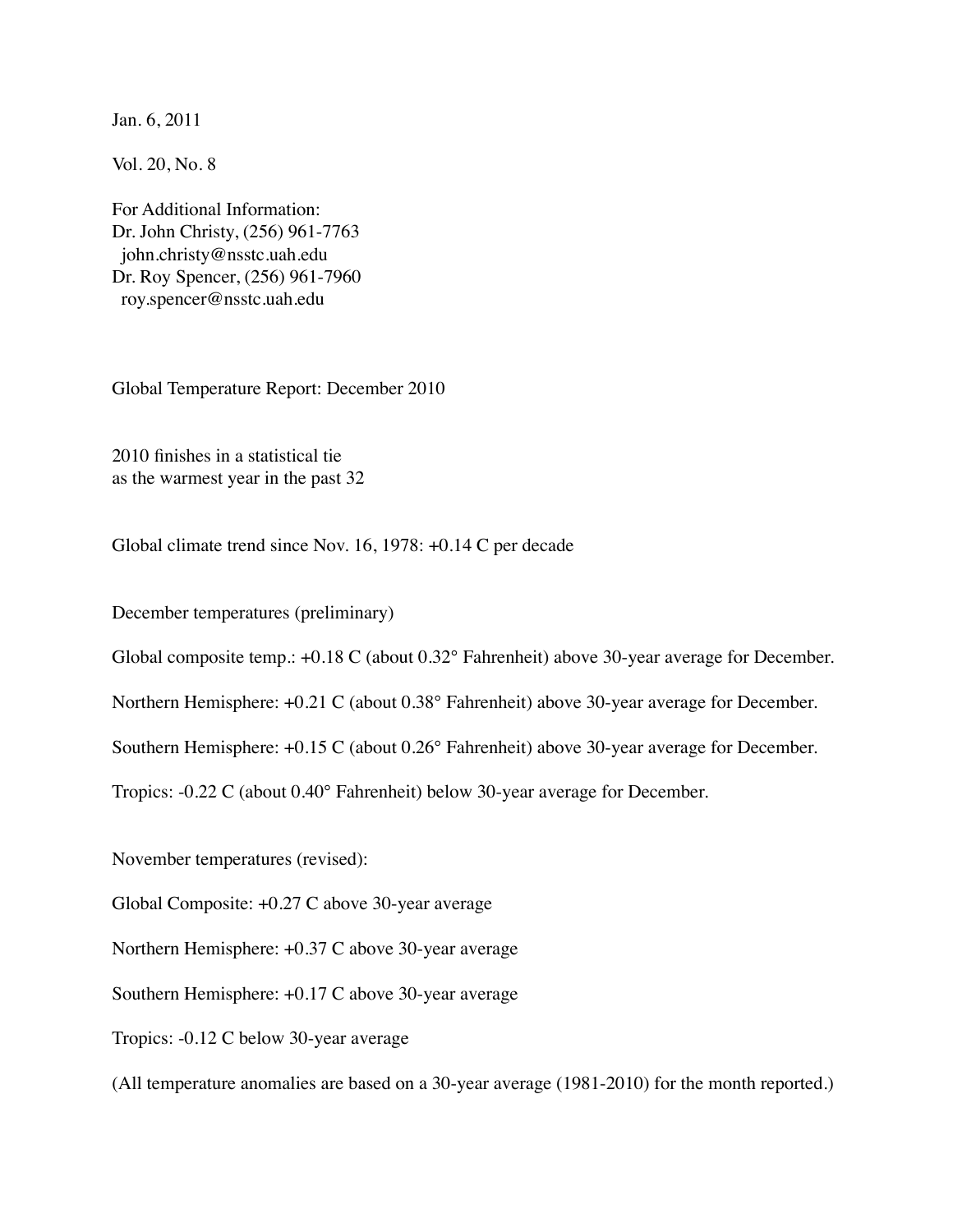## Notes on data released Jan. 6, 2011:

2010 finished in a photo finish with 1998 for the warmest year in the 32-year satellite temperature record, according to Dr. John Christy, professor of atmospheric science and director of the Earth System Science Center at The University of Alabama in Huntsville. 2010 was only 0.013 C cooler than 1998, an amount that is not statistically significant.

Both 1998 and 2010 were years in which an El Nino Pacific Ocean warming event raised temperatures around the globe. In recent months a La Nina Pacific Ocean cooling event has been building; temperatures in the tropics were cooler than seasonal norms for both November and December.

## Annual Global Average Anomaly (Warmest to Coolest)\*

|     | 1. 1998  | $+0.424$ C | 17. 1981 | $-0.040C$  |
|-----|----------|------------|----------|------------|
|     | #2. 2010 | $+0.411$ C | 18.2008  | $-0.041$ C |
|     | 3. 2005  | $+0.251$ C | 19. 1997 | $-0.044$ C |
|     | 4. 2002  | $+0.220C$  | 20. 1999 | $-0.051C$  |
|     | 5. 2009  | $+0.187C$  | 21. 1983 | $-0.056C$  |
|     | 6. 2003  | $+0.185C$  | 21. 2000 | $-0.056C$  |
|     | 7. 2006  | $+0.175C$  | 23. 1996 | $-0.071$ C |
|     | 8. 2007  | $+0.168$ C | 24. 1994 | $-0.104$ C |
|     | 9. 2001  | $+0.112C$  | 25. 1979 | $-0.165$ C |
|     | 10. 2004 | $+0.104$ C | 26. 1989 | $-0.202$ C |
| 11. | 1991     | $+0.025C$  | 27.1986  | $-0.239C$  |
|     | 12. 1987 | $+0.018$ C | 28. 1993 | $-0.240$ C |
|     | 12. 1995 | $+0.018$ C | 29. 1982 | $-0.245$ C |
| 14. | 1988     | $+0.017C$  | 30. 1992 | $-0.284$ C |
|     | 15. 1980 | $-0.003$ C | 31.1985  | $-0.304$ C |
|     | 16. 1990 | $-0.017C$  | 32. 1984 | $-0.348C$  |

\*Compared to 30-year seasonal norms

The globe continues to warm unevenly, with warming increasing as you go north: The Arctic Ocean has warmed an average of 1.66 C (about 2.99 degrees Fahrenheit) in the past 32 years. By comparison, the Antarctic continent has cooled about 0.29 C (more than half a degree Fahrenheit) during the same time.

The continental, contiguous U.S. has warmed by about 0.67 C (about 1.21 degrees Fahrenheit) since 1979.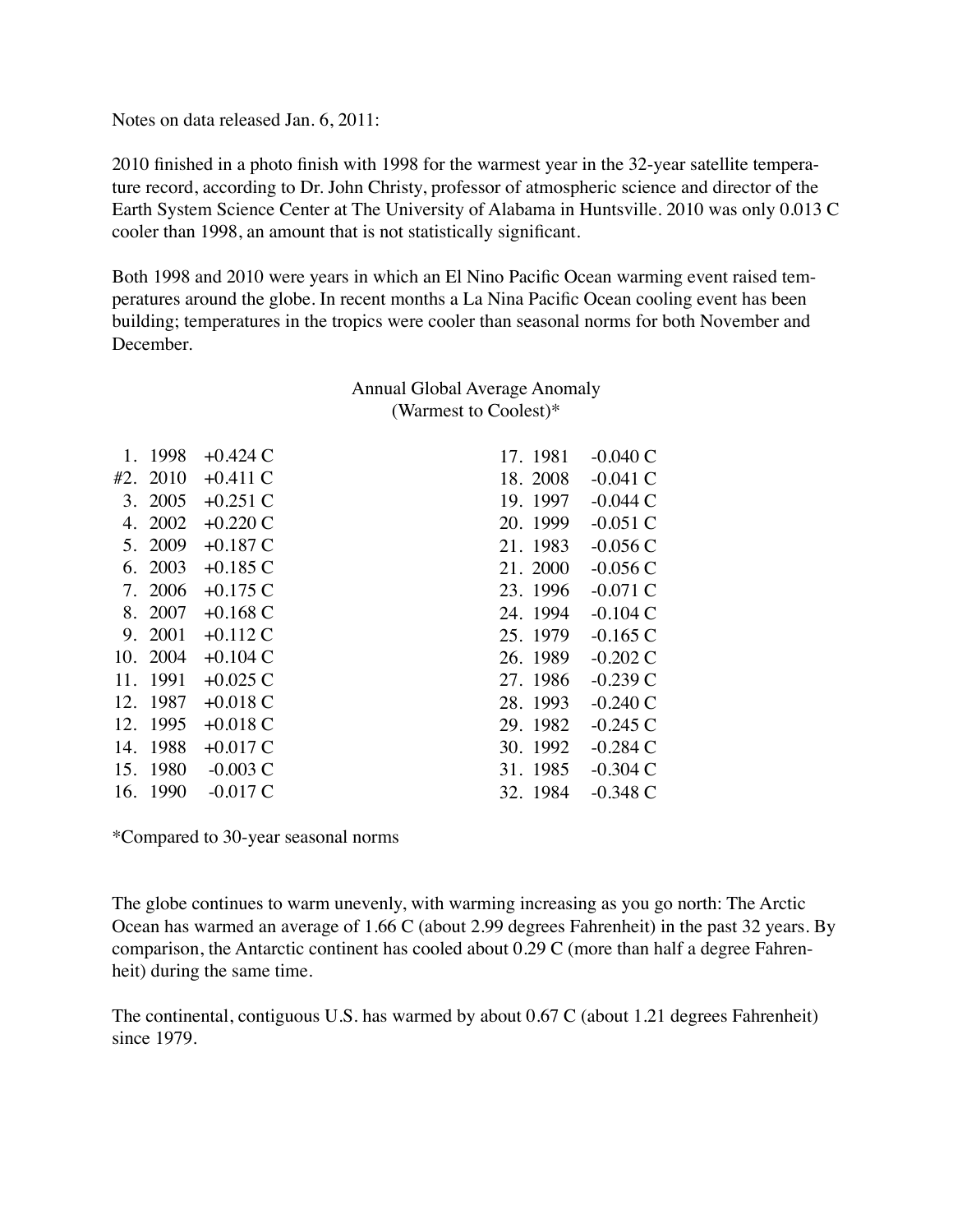Climate trends since November 1979 (Degrees C per decade) Globe Land Ocean  $+0.14 +0.18 +0.12$  NH Land Ocean  $+0.21$   $+0.24$   $+0.17$  SH Land Ocean +0.08 +0.07 +0.08 Trpcs Land Ocean +0.08 +0.10 +0.07 (The tropics extend from 20° N to 20° S latitude) NoExt Land Ocean  $+0.27$   $+0.28$   $+0.25$ (NoExt goes from 20° N to 85° N latitude) SoExt Land Ocean +0.07 +0.04 +0.08 (SoExt goes from 20° S to 85° S latitude) NoPol Land Ocean  $+0.47$   $+0.44$   $+0.52$ (The North Polar region is from 60° N to 85° N latitude) SoPol Land Ocean -0.07 -0.09 -0.06 (The South Polar region is from 60° S to 85° S latitude) USA48 +0.21 Technical Note:

Beginning with this Global Temperature Report, the baseline period used to determine seasonal norms changes. It has been the 20-year (1979 to 1998) period at the beginning of the satellite record. Starting this month the report will use a new 30-year (1981 to 2010) reference average to match the climatological period normally used with climate data by the U.N.'s World Meteorological Organization.